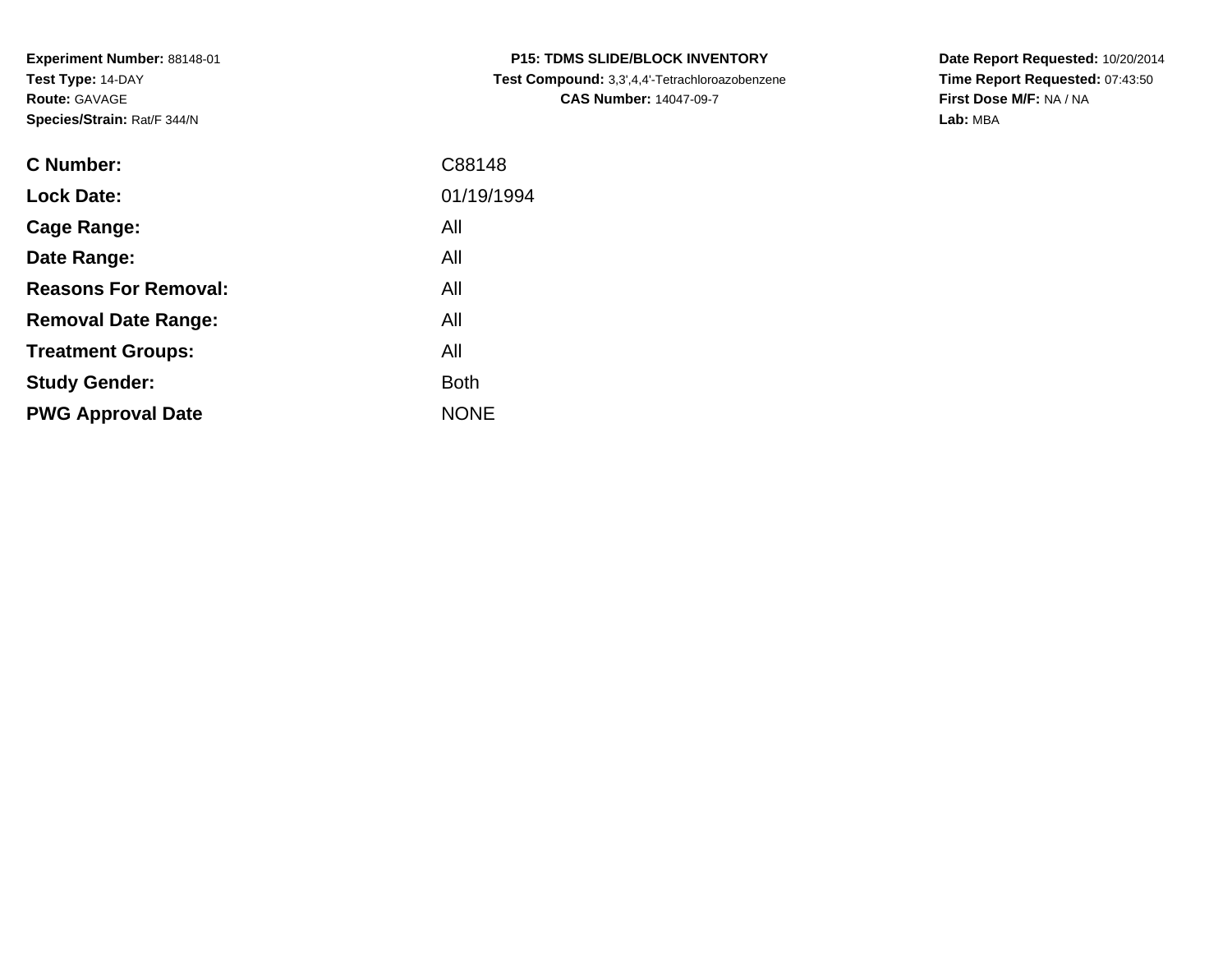**Test Type:** 14-DAY

**Route:** GAVAGE

**Species/Strain:** Rat/F 344/N

<sup>00005</sup> MB172G-5 ................ ................ Y N

# **P15: TDMS SLIDE/BLOCK INVENTORY**

**Test Compound:** 3,3',4,4'-Tetrachloroazobenzene

**CAS Number:** 14047-09-7

**Date Report Requested:** 10/20/2014**Time Report Requested:** 07:43:50**First Dose M/F:** NA / NA**Lab:** MBA

| <b>SPECIES: Rat</b><br><b>STRAIN:</b> F 344/N |                                 |                               |                          | <b>SEX: MALE</b>         | <b>DOSE LEVEL: 0 MG/KG</b>  |  |  |
|-----------------------------------------------|---------------------------------|-------------------------------|--------------------------|--------------------------|-----------------------------|--|--|
| <b>CID</b><br><b>NUMBER</b>                   | <b>INDIVIDUAL</b><br>ANIMAL NO. | <b>HISTO</b><br><b>NUMBER</b> | NMBR OF<br><b>SLIDES</b> | NMBR OF<br><b>BLOCKS</b> | <b>WET</b><br><b>TISSUE</b> |  |  |
|                                               | 00001                           | MB172G-1                      |                          |                          | Y N                         |  |  |
| 2                                             | 00002                           | MB172G-2                      |                          |                          | Y N                         |  |  |
| -3                                            | 00003                           | MB172G-3                      | .                        |                          | Y N                         |  |  |
| 4                                             | 00004                           | MB172G-4                      |                          |                          | Y N                         |  |  |
| 5                                             | 00005                           | MB172G-5                      | .                        |                          | - N                         |  |  |

 IN MY OPINION THIS MATERIAL IS OF SUFFICIENT QUALITY TO BE RETAINED IN THECARCINOGENESIS REPOSITORY UNLESS THE MATERIAL IS MARKED WITH AN ASTERISK

REVIEWED BY REPOSITORY SUPERVISOR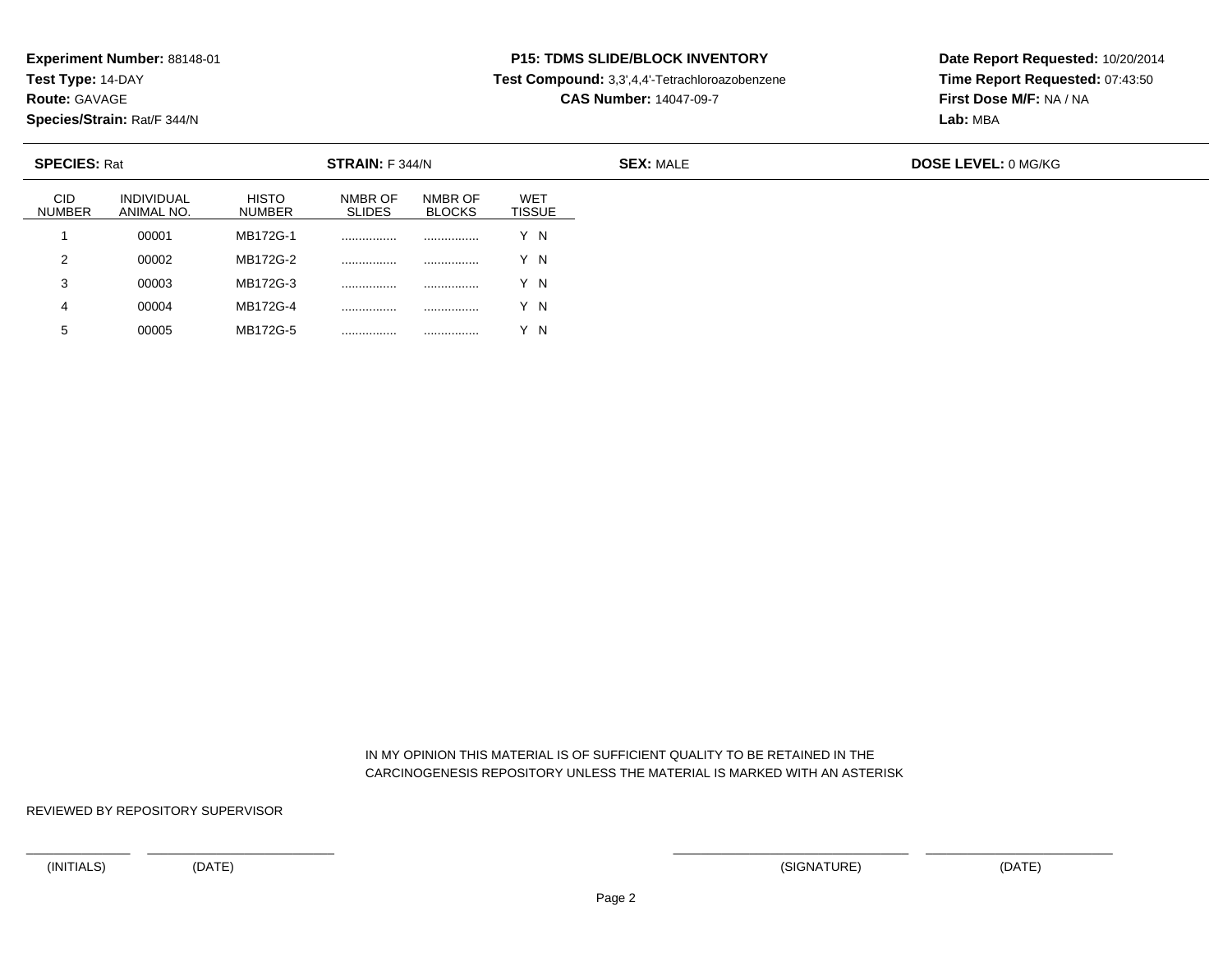**Test Type:** 14-DAY

**Route:** GAVAGE

10

**Species/Strain:** Rat/F 344/N

# **P15: TDMS SLIDE/BLOCK INVENTORY**

**Test Compound:** 3,3',4,4'-Tetrachloroazobenzene

**CAS Number:** 14047-09-7

**Date Report Requested:** 10/20/2014**Time Report Requested:** 07:43:50**First Dose M/F:** NA / NA**Lab:** MBA

| <b>SPECIES: Rat</b>         |                                 |                               | STRAIN: F 344/N          |                          |                      | <b>SEX: MALE</b> | <b>DOSE LEVEL: 12.5</b><br>MG/KG |
|-----------------------------|---------------------------------|-------------------------------|--------------------------|--------------------------|----------------------|------------------|----------------------------------|
| <b>CID</b><br><b>NUMBER</b> | <b>INDIVIDUAL</b><br>ANIMAL NO. | <b>HISTO</b><br><b>NUMBER</b> | NMBR OF<br><b>SLIDES</b> | NMBR OF<br><b>BLOCKS</b> | WET<br><b>TISSUE</b> |                  |                                  |
| 6                           | 00006                           | MB172G-6                      |                          |                          | Y N                  |                  |                                  |
|                             | 00007                           | MB172G-7                      | .                        |                          | Y N                  |                  |                                  |
| 8                           | 00008                           | MB172G-8                      |                          |                          | Y N                  |                  |                                  |
| 9                           | 00009                           | MB172G-9                      | .                        |                          | Y N                  |                  |                                  |

 IN MY OPINION THIS MATERIAL IS OF SUFFICIENT QUALITY TO BE RETAINED IN THECARCINOGENESIS REPOSITORY UNLESS THE MATERIAL IS MARKED WITH AN ASTERISK

REVIEWED BY REPOSITORY SUPERVISOR

<sup>00010</sup> MB172G-10 ................ ................ Y N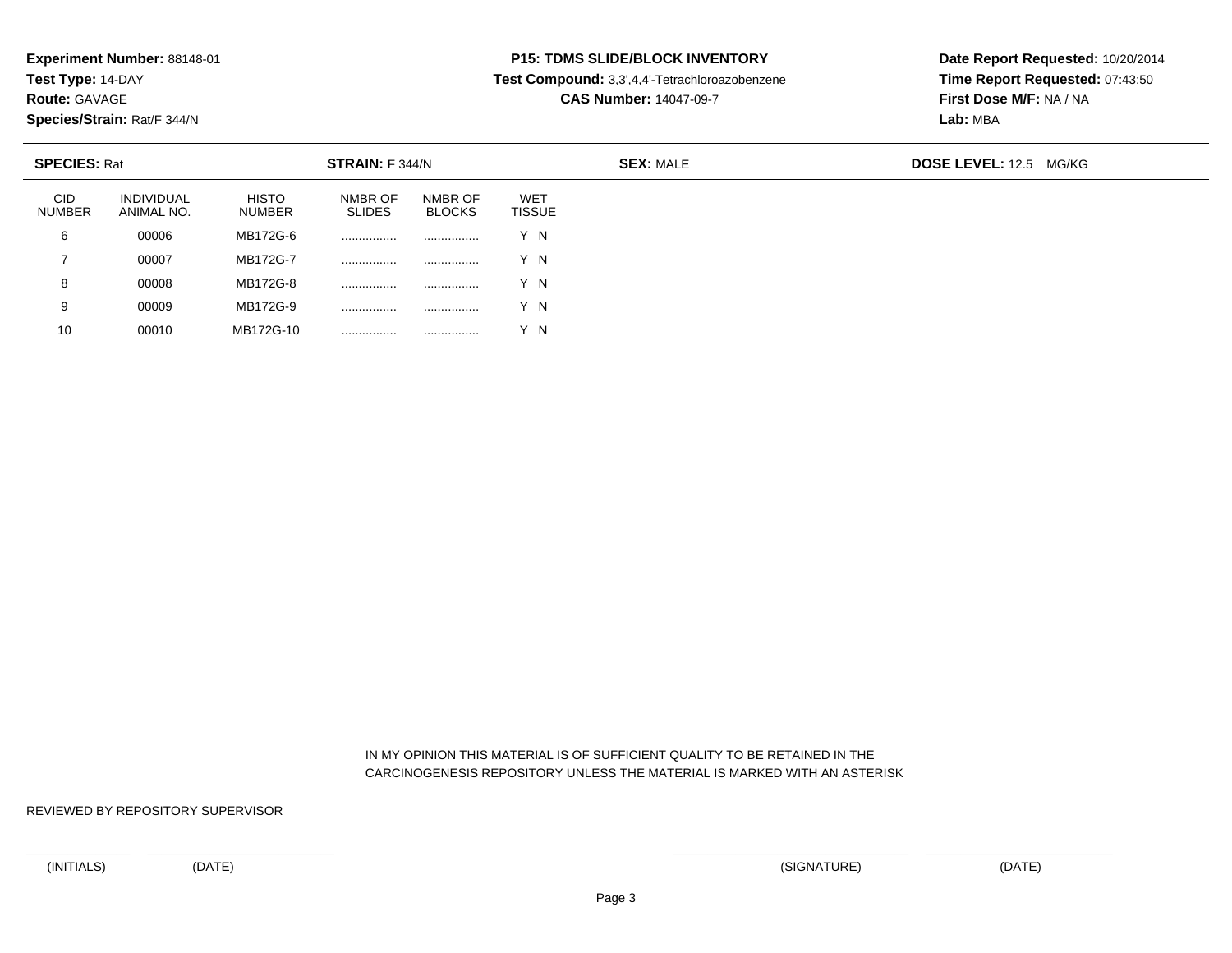**Test Type:** 14-DAY

**Route:** GAVAGE

15

**Species/Strain:** Rat/F 344/N

<sup>00015</sup> MB172G-15 ................ ................ Y N

# **P15: TDMS SLIDE/BLOCK INVENTORY**

**Test Compound:** 3,3',4,4'-Tetrachloroazobenzene

**CAS Number:** 14047-09-7

**Date Report Requested:** 10/20/2014**Time Report Requested:** 07:43:50**First Dose M/F:** NA / NA**Lab:** MBA

| <b>SPECIES: Rat</b>         |                                 |                        | <b>STRAIN:</b> F 344/N   |                          |                             |
|-----------------------------|---------------------------------|------------------------|--------------------------|--------------------------|-----------------------------|
| <b>CID</b><br><b>NUMBER</b> | <b>INDIVIDUAL</b><br>ANIMAL NO. | <b>HISTO</b><br>NUMBER | NMBR OF<br><b>SLIDES</b> | NMBR OF<br><b>BLOCKS</b> | <b>WET</b><br><b>TISSUE</b> |
| 11                          | 00011                           | MB172G-11              | .                        |                          | Y N                         |
| 12                          | 00012                           | MB172G-12              |                          |                          | Y N                         |
| 13                          | 00013                           | MB172G-13              | .                        |                          | Y N                         |
| 14                          | 00014                           | MB172G-14              | .                        | .                        | ΄N                          |

 IN MY OPINION THIS MATERIAL IS OF SUFFICIENT QUALITY TO BE RETAINED IN THECARCINOGENESIS REPOSITORY UNLESS THE MATERIAL IS MARKED WITH AN ASTERISK

REVIEWED BY REPOSITORY SUPERVISOR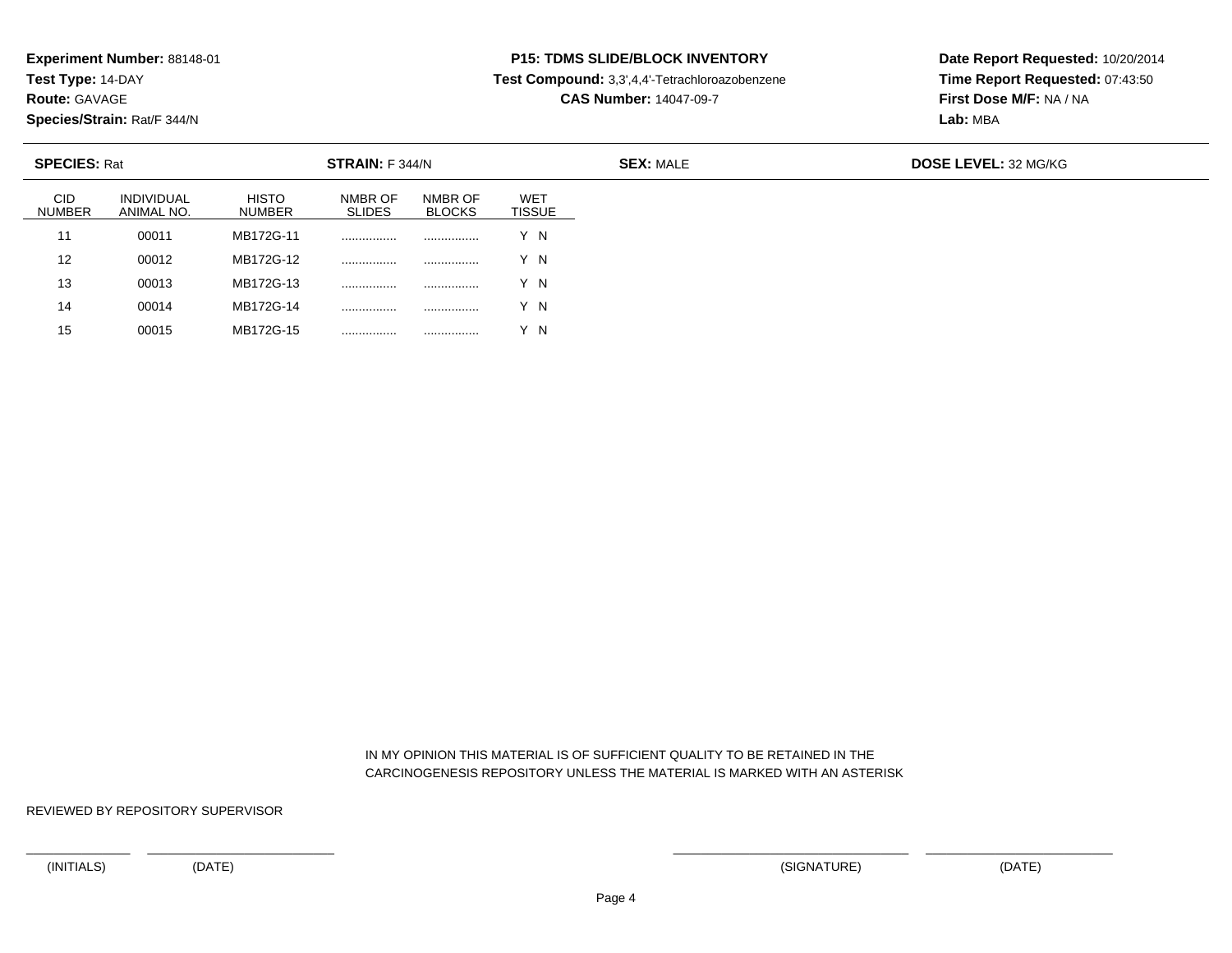**Test Type:** 14-DAY

**Route:** GAVAGE

20

**Species/Strain:** Rat/F 344/N

# **P15: TDMS SLIDE/BLOCK INVENTORY**

**Test Compound:** 3,3',4,4'-Tetrachloroazobenzene

**CAS Number:** 14047-09-7

**Date Report Requested:** 10/20/2014**Time Report Requested:** 07:43:50**First Dose M/F:** NA / NA**Lab:** MBA

| <b>SPECIES: Rat</b>         |                                 |                        | STRAIN: F 344/N          |                          |                             |
|-----------------------------|---------------------------------|------------------------|--------------------------|--------------------------|-----------------------------|
| <b>CID</b><br><b>NUMBER</b> | <b>INDIVIDUAL</b><br>ANIMAL NO. | <b>HISTO</b><br>NUMBER | NMBR OF<br><b>SLIDES</b> | NMBR OF<br><b>BLOCKS</b> | <b>WET</b><br><b>TISSUE</b> |
| 16                          | 00016                           | MB172G-16              | .                        | .                        | Y N                         |
| 17                          | 00017                           | MB172G-17              |                          |                          | Y N                         |
| 18                          | 00018                           | MB172G-18              | .                        | .                        | Y N                         |
| 19                          | 00019                           | MB172G-19              | .                        | .                        | $^{\prime}$ N               |

 IN MY OPINION THIS MATERIAL IS OF SUFFICIENT QUALITY TO BE RETAINED IN THECARCINOGENESIS REPOSITORY UNLESS THE MATERIAL IS MARKED WITH AN ASTERISK

REVIEWED BY REPOSITORY SUPERVISOR

<sup>00020</sup> MB172G-20 ................ ................ Y N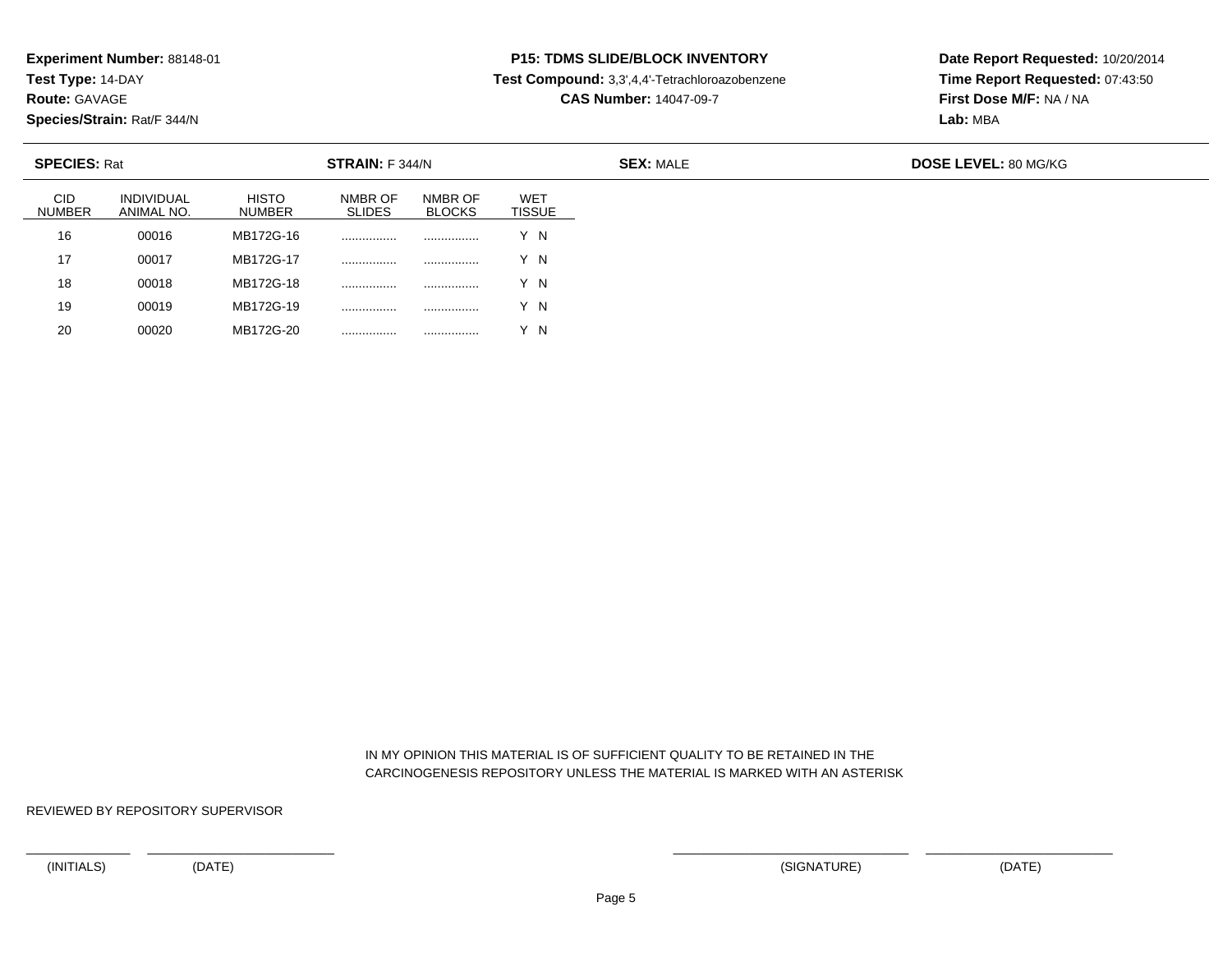**Test Type:** 14-DAY

**Route:** GAVAGE

25

**Species/Strain:** Rat/F 344/N

<sup>00025</sup> MB172G-25 ................ ................ Y N

# **P15: TDMS SLIDE/BLOCK INVENTORY**

**Test Compound:** 3,3',4,4'-Tetrachloroazobenzene

**CAS Number:** 14047-09-7

**Date Report Requested:** 10/20/2014**Time Report Requested:** 07:43:50**First Dose M/F:** NA / NA**Lab:** MBA

| <b>SPECIES: Rat</b>         |                                 |                               | STRAIN: F 344/N          |                          |                             | <b>SEX: MALE</b> | <b>DOSE LEVEL: 200</b> | MG/KG |
|-----------------------------|---------------------------------|-------------------------------|--------------------------|--------------------------|-----------------------------|------------------|------------------------|-------|
| <b>CID</b><br><b>NUMBER</b> | <b>INDIVIDUAL</b><br>ANIMAL NO. | <b>HISTO</b><br><b>NUMBER</b> | NMBR OF<br><b>SLIDES</b> | NMBR OF<br><b>BLOCKS</b> | <b>WET</b><br><b>TISSUE</b> |                  |                        |       |
| 21                          | 00021                           | MB172G-21                     |                          | .                        | Y N                         |                  |                        |       |
| 22                          | 00022                           | MB172G-22                     |                          | .                        | Y N                         |                  |                        |       |
| 23                          | 00023                           | MB172G-23                     |                          | .                        | Y N                         |                  |                        |       |
| 24                          | 00024                           | MB172G-24                     |                          | .                        | Y N                         |                  |                        |       |

 IN MY OPINION THIS MATERIAL IS OF SUFFICIENT QUALITY TO BE RETAINED IN THECARCINOGENESIS REPOSITORY UNLESS THE MATERIAL IS MARKED WITH AN ASTERISK

REVIEWED BY REPOSITORY SUPERVISOR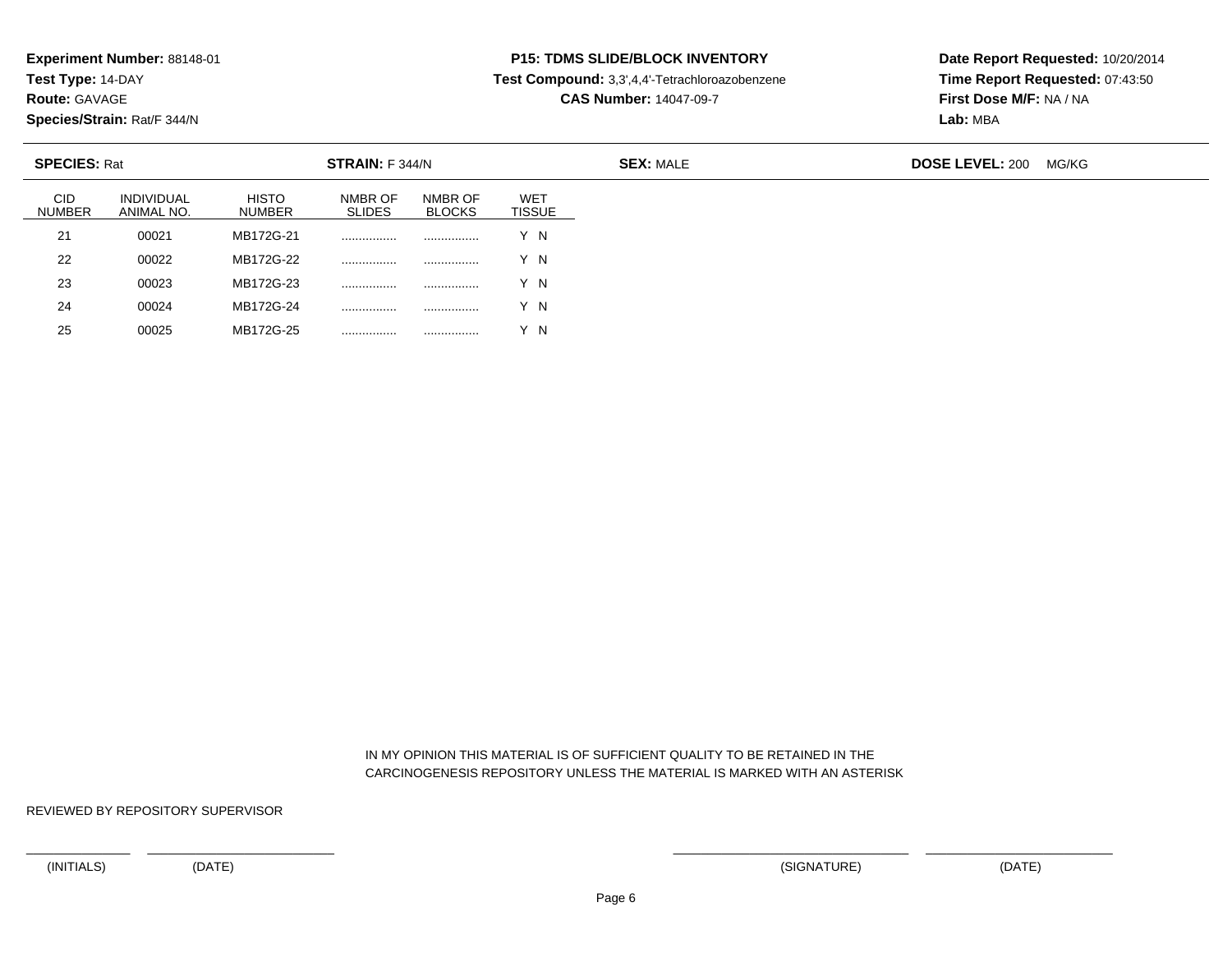**Test Type:** 14-DAY

**Route:** GAVAGE

30

**Species/Strain:** Rat/F 344/N

<sup>00030</sup> MB172G-30 ................ ................ Y N

# **P15: TDMS SLIDE/BLOCK INVENTORY**

**Test Compound:** 3,3',4,4'-Tetrachloroazobenzene

**CAS Number:** 14047-09-7

**Date Report Requested:** 10/20/2014**Time Report Requested:** 07:43:50**First Dose M/F:** NA / NA**Lab:** MBA

| <b>SPECIES: Rat</b>         |                                 |                               | STRAIN: F 344/N          |                          |                             | <b>SEX: MALE</b> | <b>DOSE LEVEL: 500</b><br>MG/KG |
|-----------------------------|---------------------------------|-------------------------------|--------------------------|--------------------------|-----------------------------|------------------|---------------------------------|
| <b>CID</b><br><b>NUMBER</b> | <b>INDIVIDUAL</b><br>ANIMAL NO. | <b>HISTO</b><br><b>NUMBER</b> | NMBR OF<br><b>SLIDES</b> | NMBR OF<br><b>BLOCKS</b> | <b>WET</b><br><b>TISSUE</b> |                  |                                 |
| 26                          | 00026                           | MB172G-26                     | .                        | .                        | Y N                         |                  |                                 |
| 27                          | 00027                           | MB172G-27                     | .                        | .                        | Y N                         |                  |                                 |
| 28                          | 00028                           | MB172G-28                     |                          |                          | Y N                         |                  |                                 |
| 29                          | 00029                           | MB172G-29                     |                          |                          | Y N                         |                  |                                 |

 IN MY OPINION THIS MATERIAL IS OF SUFFICIENT QUALITY TO BE RETAINED IN THECARCINOGENESIS REPOSITORY UNLESS THE MATERIAL IS MARKED WITH AN ASTERISK

REVIEWED BY REPOSITORY SUPERVISOR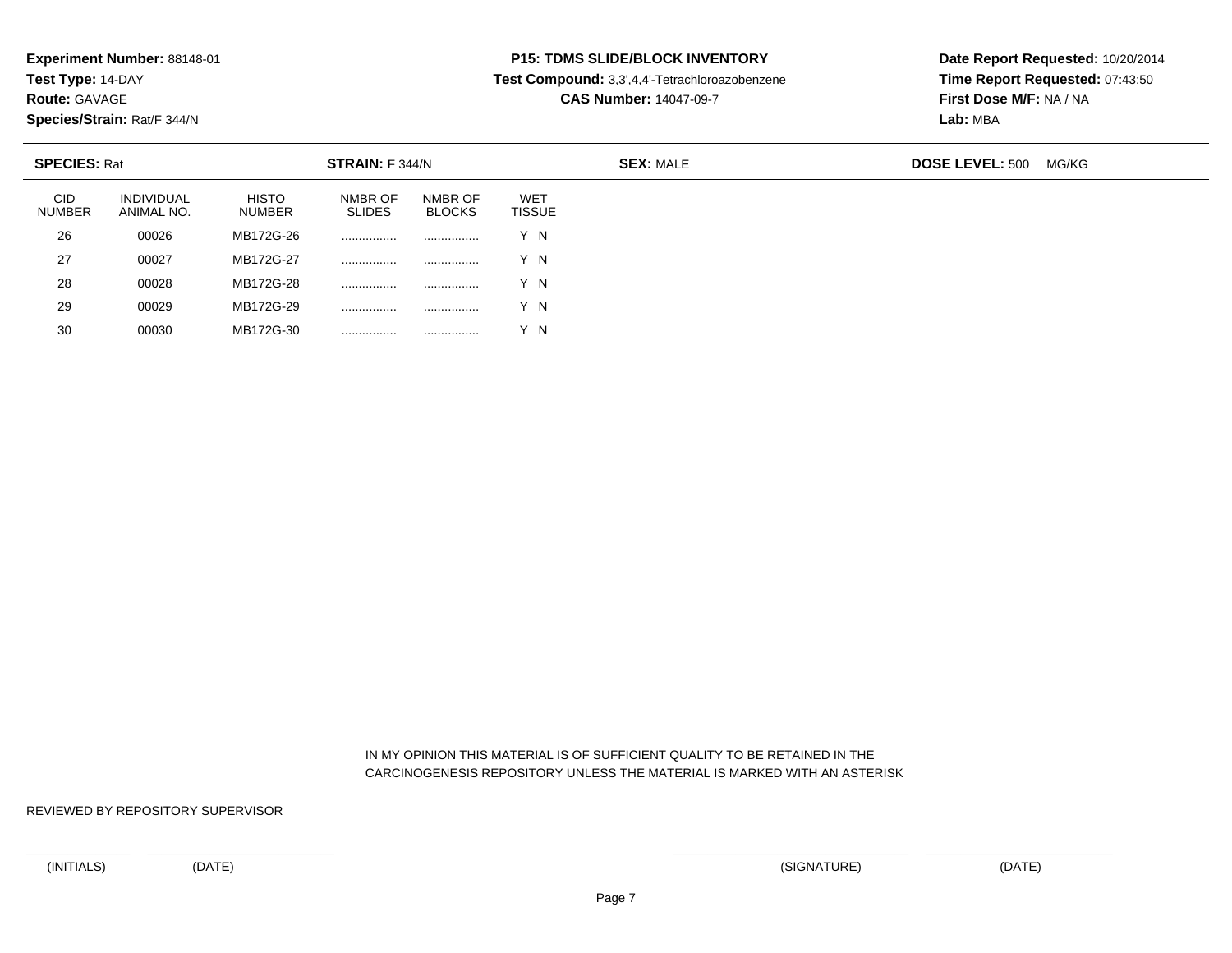**Test Type:** 14-DAY

**Route:** GAVAGE

**Species/Strain:** Rat/F 344/N

# **P15: TDMS SLIDE/BLOCK INVENTORY**

**Test Compound:** 3,3',4,4'-Tetrachloroazobenzene

**CAS Number:** 14047-09-7

**Date Report Requested:** 10/20/2014**Time Report Requested:** 07:43:50**First Dose M/F:** NA / NA**Lab:** MBA

| <b>SPECIES: Rat</b><br>STRAIN: F 344/N |                                 |                        |                          |                          |                             | <b>SEX: FEMALE</b> | <b>DOSE LEVEL: 0 MG/KG</b> |
|----------------------------------------|---------------------------------|------------------------|--------------------------|--------------------------|-----------------------------|--------------------|----------------------------|
| <b>CID</b><br><b>NUMBER</b>            | <b>INDIVIDUAL</b><br>ANIMAL NO. | <b>HISTO</b><br>NUMBER | NMBR OF<br><b>SLIDES</b> | NMBR OF<br><b>BLOCKS</b> | <b>WET</b><br><b>TISSUE</b> |                    |                            |
| 31                                     | 00031                           | MB172G-31              |                          | .                        | Y N                         |                    |                            |
| 32                                     | 00032                           | MB172G-32              | .                        |                          | Y N                         |                    |                            |
| 33                                     | 00033                           | MB172G-33              |                          |                          | Y N                         |                    |                            |
| 34                                     | 00034                           | MB172G-34              | .                        |                          | Y N                         |                    |                            |
| 35                                     | 00035                           | MB172G-35              | .                        | .                        | - N                         |                    |                            |

 IN MY OPINION THIS MATERIAL IS OF SUFFICIENT QUALITY TO BE RETAINED IN THECARCINOGENESIS REPOSITORY UNLESS THE MATERIAL IS MARKED WITH AN ASTERISK

REVIEWED BY REPOSITORY SUPERVISOR

<sup>00035</sup> MB172G-35 ................ ................ Y N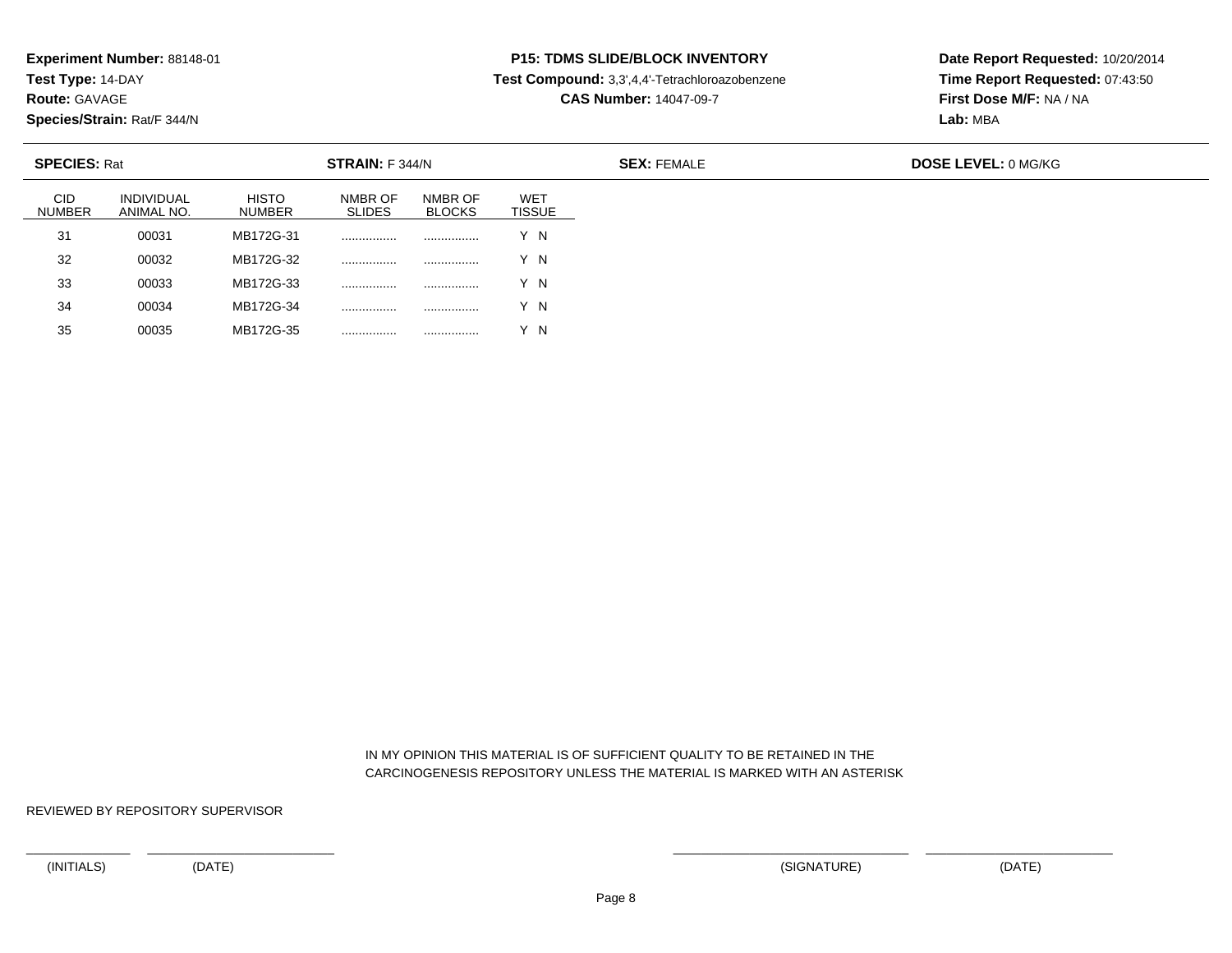**Test Type:** 14-DAY

**Route:** GAVAGE

40

**Species/Strain:** Rat/F 344/N

# **P15: TDMS SLIDE/BLOCK INVENTORY**

**Test Compound:** 3,3',4,4'-Tetrachloroazobenzene

**CAS Number:** 14047-09-7

**Date Report Requested:** 10/20/2014**Time Report Requested:** 07:43:50**First Dose M/F:** NA / NA**Lab:** MBA

|                             | <b>SPECIES: Rat</b><br>STRAIN: F 344/N |                        |                          |                          |                      | <b>SEX: FEMALE</b> | <b>DOSE LEVEL: 12.5 MG/KG</b> |
|-----------------------------|----------------------------------------|------------------------|--------------------------|--------------------------|----------------------|--------------------|-------------------------------|
| <b>CID</b><br><b>NUMBER</b> | INDIVIDUAL<br>ANIMAL NO.               | <b>HISTO</b><br>NUMBER | NMBR OF<br><b>SLIDES</b> | NMBR OF<br><b>BLOCKS</b> | WET<br><b>TISSUE</b> |                    |                               |
| 36                          | 00036                                  | MB172G-36              |                          | .                        | Y N                  |                    |                               |
| 37                          | 00037                                  | MB172G-37              |                          |                          | Y N                  |                    |                               |
| 38                          | 00038                                  | MB172G-38              |                          |                          | Y N                  |                    |                               |
| 39                          | 00039                                  | MB172G-39              |                          | .                        | Y N                  |                    |                               |

 IN MY OPINION THIS MATERIAL IS OF SUFFICIENT QUALITY TO BE RETAINED IN THECARCINOGENESIS REPOSITORY UNLESS THE MATERIAL IS MARKED WITH AN ASTERISK

REVIEWED BY REPOSITORY SUPERVISOR

<sup>00040</sup> MB172G-40 ................ ................ Y N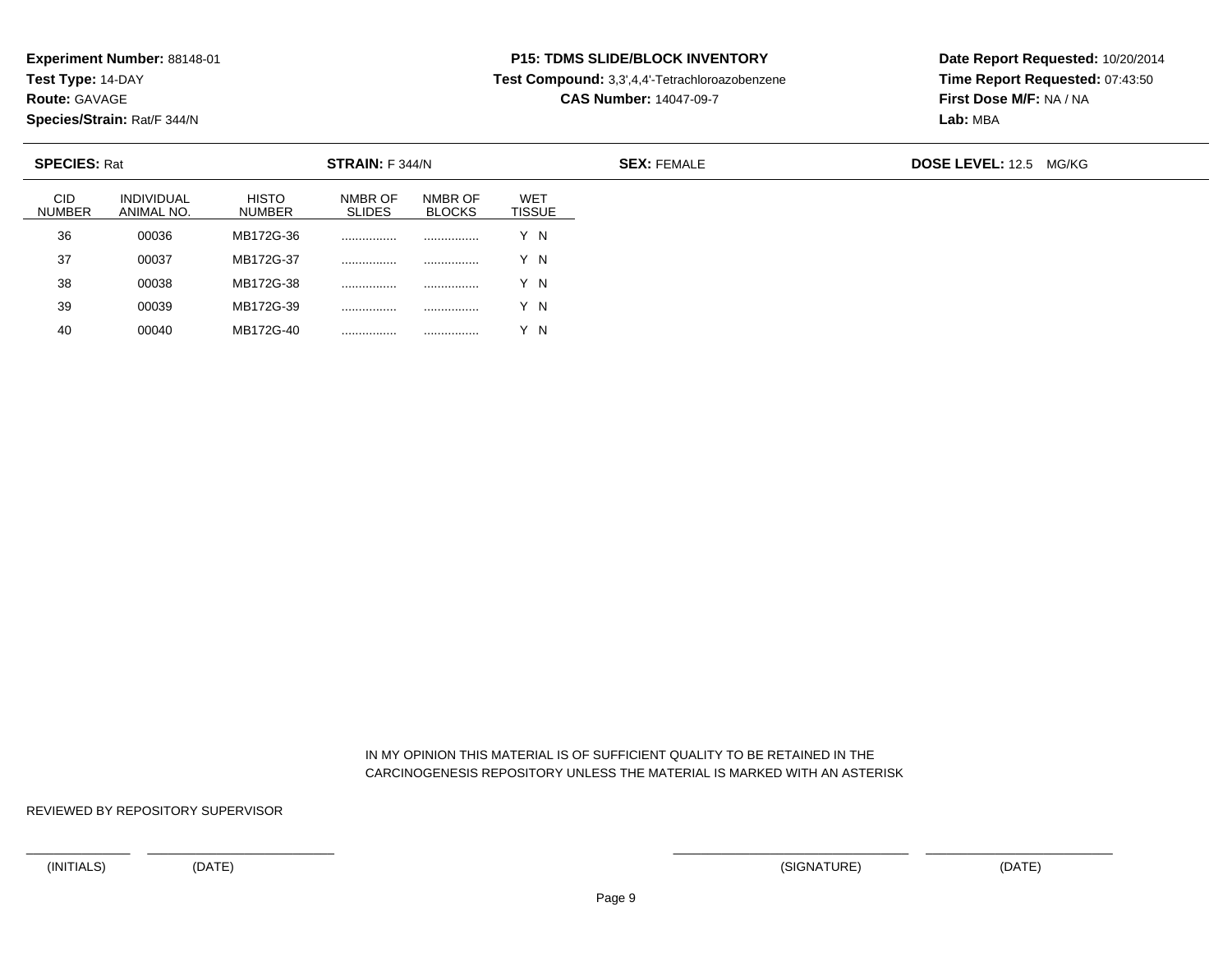**Test Type:** 14-DAY

**Route:** GAVAGE

**Species/Strain:** Rat/F 344/N

<sup>00045</sup> MB172G-45 ................ ................ Y N

# **P15: TDMS SLIDE/BLOCK INVENTORY**

**Test Compound:** 3,3',4,4'-Tetrachloroazobenzene

**CAS Number:** 14047-09-7

**Date Report Requested:** 10/20/2014**Time Report Requested:** 07:43:50**First Dose M/F:** NA / NA**Lab:** MBA

| <b>SPECIES: Rat</b><br><b>STRAIN:</b> F 344/N |                                 |                        |                          |                          |                             | <b>SEX: FEMALE</b> | <b>DOSE LEVEL: 32 MG/KG</b> |
|-----------------------------------------------|---------------------------------|------------------------|--------------------------|--------------------------|-----------------------------|--------------------|-----------------------------|
| <b>CID</b><br><b>NUMBER</b>                   | <b>INDIVIDUAL</b><br>ANIMAL NO. | <b>HISTO</b><br>NUMBER | NMBR OF<br><b>SLIDES</b> | NMBR OF<br><b>BLOCKS</b> | <b>WET</b><br><b>TISSUE</b> |                    |                             |
| 41                                            | 00041                           | MB172G-41              |                          | .                        | Y N                         |                    |                             |
| 42                                            | 00042                           | MB172G-42              |                          |                          | Y N                         |                    |                             |
| 43                                            | 00043                           | MB172G-43              |                          |                          | Y N                         |                    |                             |
| 44                                            | 00044                           | MB172G-44              | .                        |                          | Y N                         |                    |                             |
| 45                                            | 00045                           | MB172G-45              | .                        | .                        | N                           |                    |                             |

 IN MY OPINION THIS MATERIAL IS OF SUFFICIENT QUALITY TO BE RETAINED IN THECARCINOGENESIS REPOSITORY UNLESS THE MATERIAL IS MARKED WITH AN ASTERISK

REVIEWED BY REPOSITORY SUPERVISOR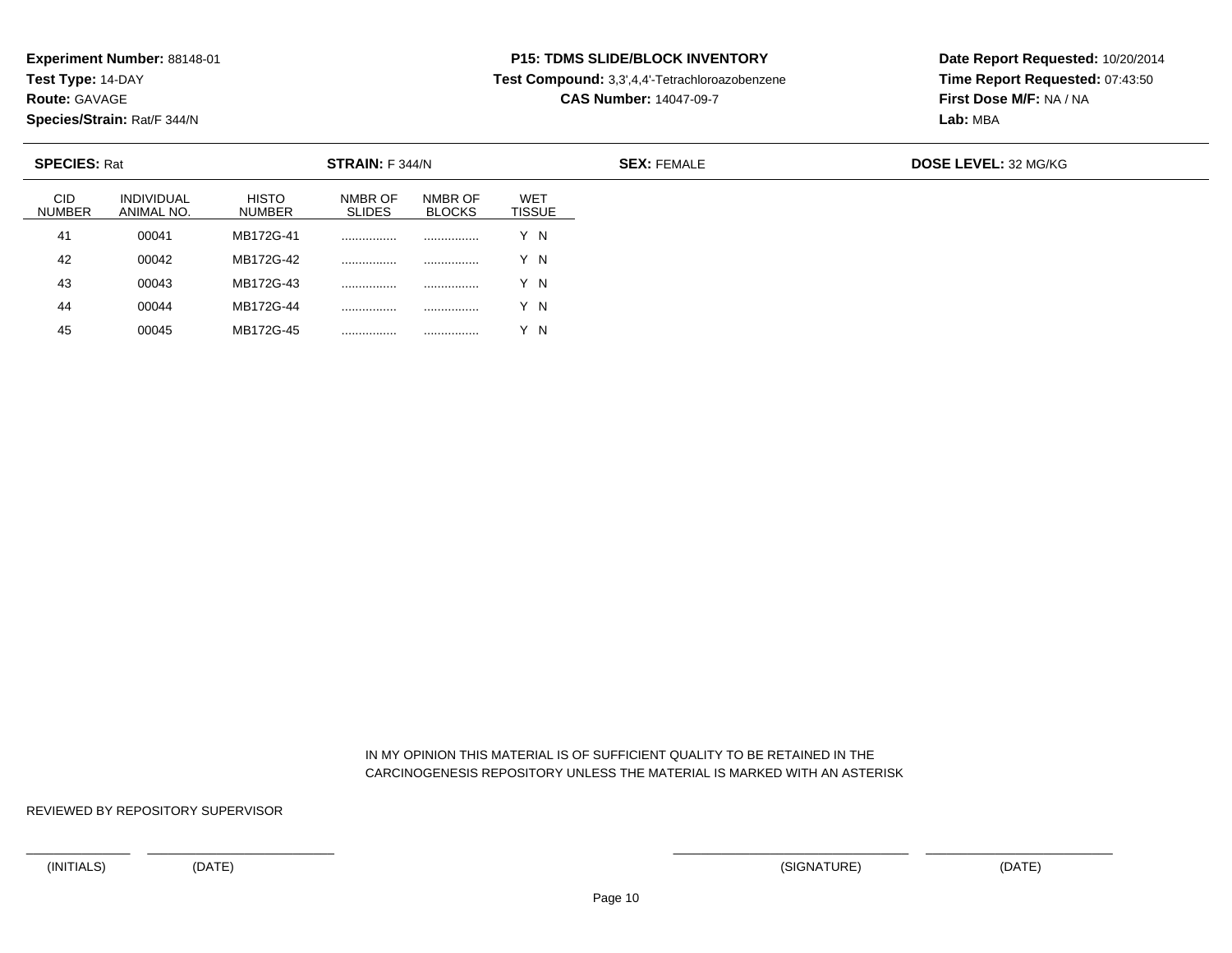**Test Type:** 14-DAY

**Route:** GAVAGE

**Species/Strain:** Rat/F 344/N

<sup>00050</sup> MB172G-50 ................ ................ Y N

# **P15: TDMS SLIDE/BLOCK INVENTORY**

**Test Compound:** 3,3',4,4'-Tetrachloroazobenzene

**CAS Number:** 14047-09-7

**Date Report Requested:** 10/20/2014**Time Report Requested:** 07:43:50**First Dose M/F:** NA / NA**Lab:** MBA

| <b>SPECIES: Rat</b><br><b>STRAIN: F 344/N</b> |                                 |                        |                          |                          |                             | <b>SEX: FEMALE</b> | DOSE LEVEL: 80 MG/KG |
|-----------------------------------------------|---------------------------------|------------------------|--------------------------|--------------------------|-----------------------------|--------------------|----------------------|
| CID<br><b>NUMBER</b>                          | <b>INDIVIDUAL</b><br>ANIMAL NO. | <b>HISTO</b><br>NUMBER | NMBR OF<br><b>SLIDES</b> | NMBR OF<br><b>BLOCKS</b> | <b>WET</b><br><b>TISSUE</b> |                    |                      |
| 46                                            | 00046                           | MB172G-46              |                          |                          | Y N                         |                    |                      |
| 47                                            | 00047                           | MB172G-47              | .                        | .                        | Y N                         |                    |                      |
| 48                                            | 00048                           | MB172G-48              | .                        |                          | Y N                         |                    |                      |
| 49                                            | 00049                           | MB172G-49              | .                        |                          | Y N                         |                    |                      |
| 50                                            | 00050                           | MB172G-50              | .                        | .                        | Y N                         |                    |                      |

 IN MY OPINION THIS MATERIAL IS OF SUFFICIENT QUALITY TO BE RETAINED IN THECARCINOGENESIS REPOSITORY UNLESS THE MATERIAL IS MARKED WITH AN ASTERISK

REVIEWED BY REPOSITORY SUPERVISOR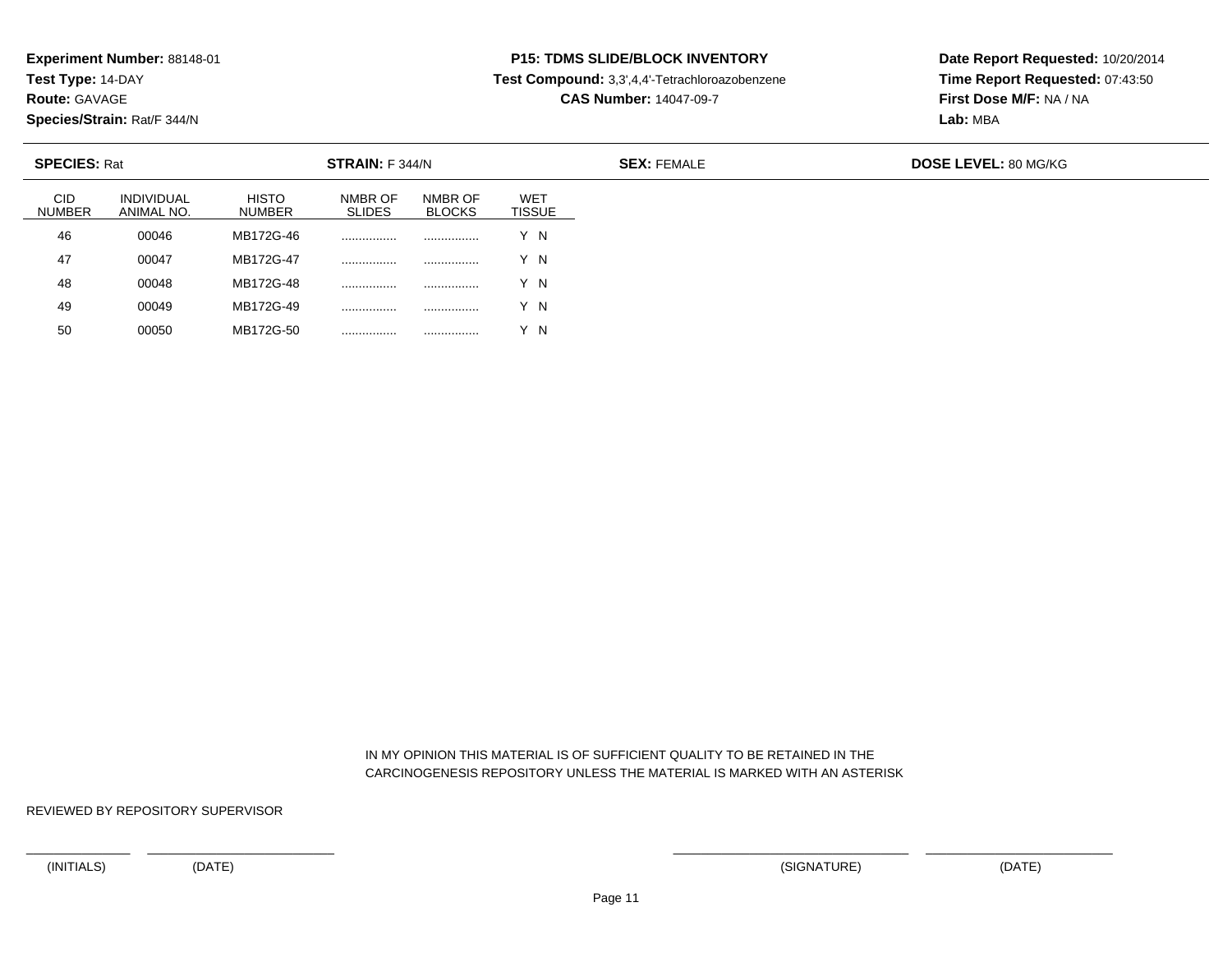**Test Type:** 14-DAY

**Route:** GAVAGE

55

**Species/Strain:** Rat/F 344/N

<sup>00055</sup> MB172G-55 ................ ................ Y N

# **P15: TDMS SLIDE/BLOCK INVENTORY**

**Test Compound:** 3,3',4,4'-Tetrachloroazobenzene

**CAS Number:** 14047-09-7

**Date Report Requested:** 10/20/2014**Time Report Requested:** 07:43:50**First Dose M/F:** NA / NA**Lab:** MBA

| <b>CID</b><br><b>HISTO</b><br>NMBR OF<br><b>WET</b><br><b>INDIVIDUAL</b><br>NMBR OF<br><b>NUMBER</b><br><b>SLIDES</b><br><b>TISSUE</b><br><b>BLOCKS</b><br>NUMBER<br>ANIMAL NO.<br>51<br>MB172G-51<br>00051<br>Y N<br><br><br>52<br>MB172G-52<br>00052<br>Y N<br><br><br>MB172G-53<br>53<br>Y N<br>00053<br><br><br>54<br>MB172G-54<br>Y N<br>00054<br><br> | <b>SPECIES: Rat</b><br>STRAIN: F 344/N |  |  |  |  | <b>SEX: FEMALE</b> | <b>DOSE LEVEL: 200</b> | MG/KG |
|-------------------------------------------------------------------------------------------------------------------------------------------------------------------------------------------------------------------------------------------------------------------------------------------------------------------------------------------------------------|----------------------------------------|--|--|--|--|--------------------|------------------------|-------|
|                                                                                                                                                                                                                                                                                                                                                             |                                        |  |  |  |  |                    |                        |       |
|                                                                                                                                                                                                                                                                                                                                                             |                                        |  |  |  |  |                    |                        |       |
|                                                                                                                                                                                                                                                                                                                                                             |                                        |  |  |  |  |                    |                        |       |
|                                                                                                                                                                                                                                                                                                                                                             |                                        |  |  |  |  |                    |                        |       |
|                                                                                                                                                                                                                                                                                                                                                             |                                        |  |  |  |  |                    |                        |       |

 IN MY OPINION THIS MATERIAL IS OF SUFFICIENT QUALITY TO BE RETAINED IN THECARCINOGENESIS REPOSITORY UNLESS THE MATERIAL IS MARKED WITH AN ASTERISK

REVIEWED BY REPOSITORY SUPERVISOR